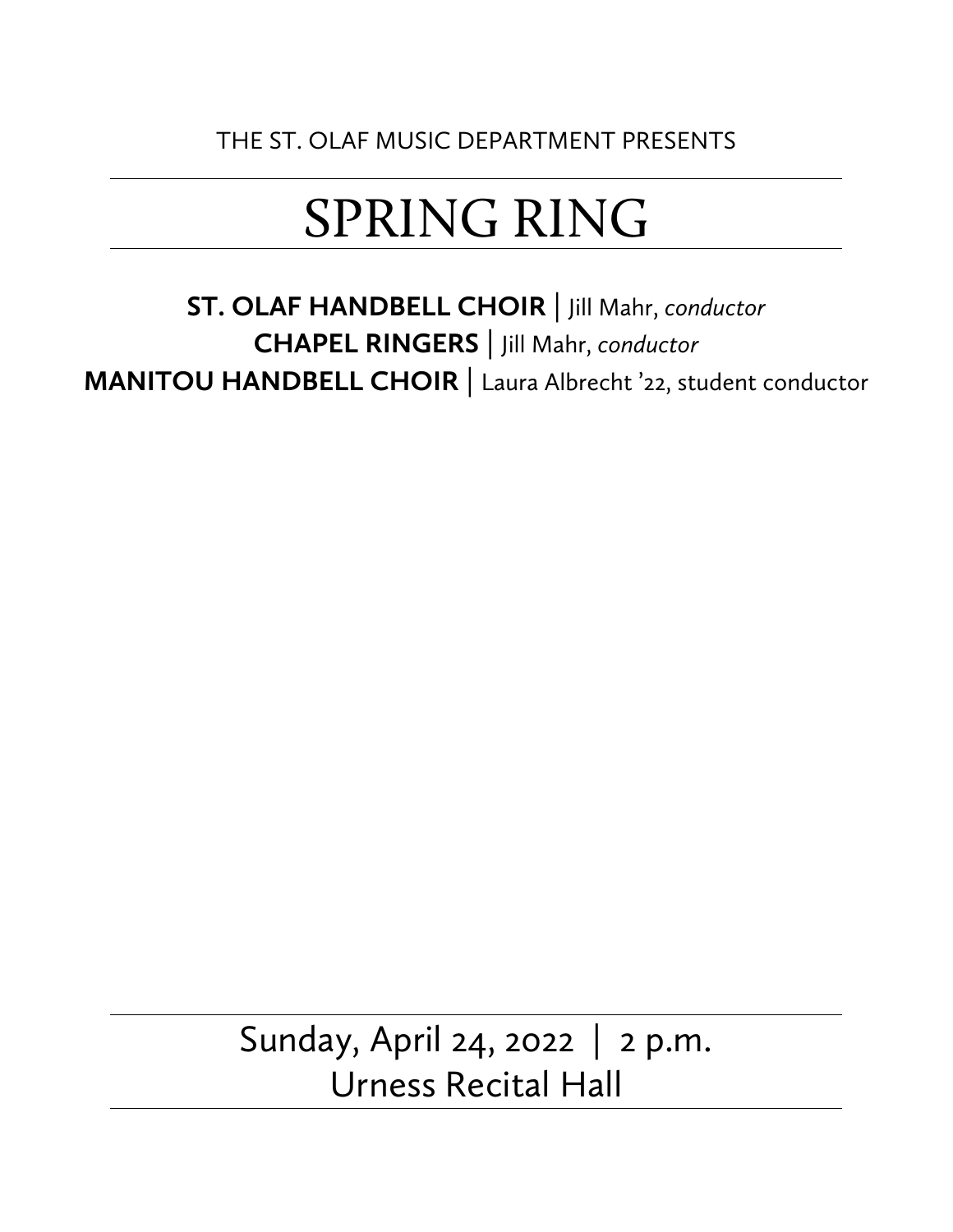## **PROGRAM**

#### Manitou Handbell Choir

**Bwana Awifwe** Cathy Moklebust (b.1958) Percussion: Danny Barry '22 Austin Myer '22 To a Wild Rose **Edward MacDowell** (1860–1908) arr. Arnold Sherman **Shall We Gather at the River arrest arrest arrest arrest arrest arrest arrest arrest arrest arrest arrest arrest arrest arrest arrest arrest arrest arrest arrest arrest arrest arrest arrest arrest arrest arrest arrest a** Chapel Ringers **Danza** J. Wayne Kerr (b.1958) **Contemplation on Ubi Caritas** *arr.* **Catherine McMichael David's Dance** Elizabeth Peters **Bound for South Australia** and **Bound for South Australia** arr. Alex Guebert Percussion: Danny Barry '22 Austin Myer '22 Laura Albrecht '22 St. Olaf Handbell Choir **Built on the Rock** arr. Alex Guebert **Meditation on Passion Chorale** Hans Leo Hassler (1564–1612) arr. Brian Childers **Dona Nobis Pacem arr.** Kevin McChesney Veronica White '24, *violin* Hayley Currin '23, *cello* **Reconciliation** Brenda Austin (b.1972) **Pressure Cooker** Cooker **Cooker** Chris D. Burton